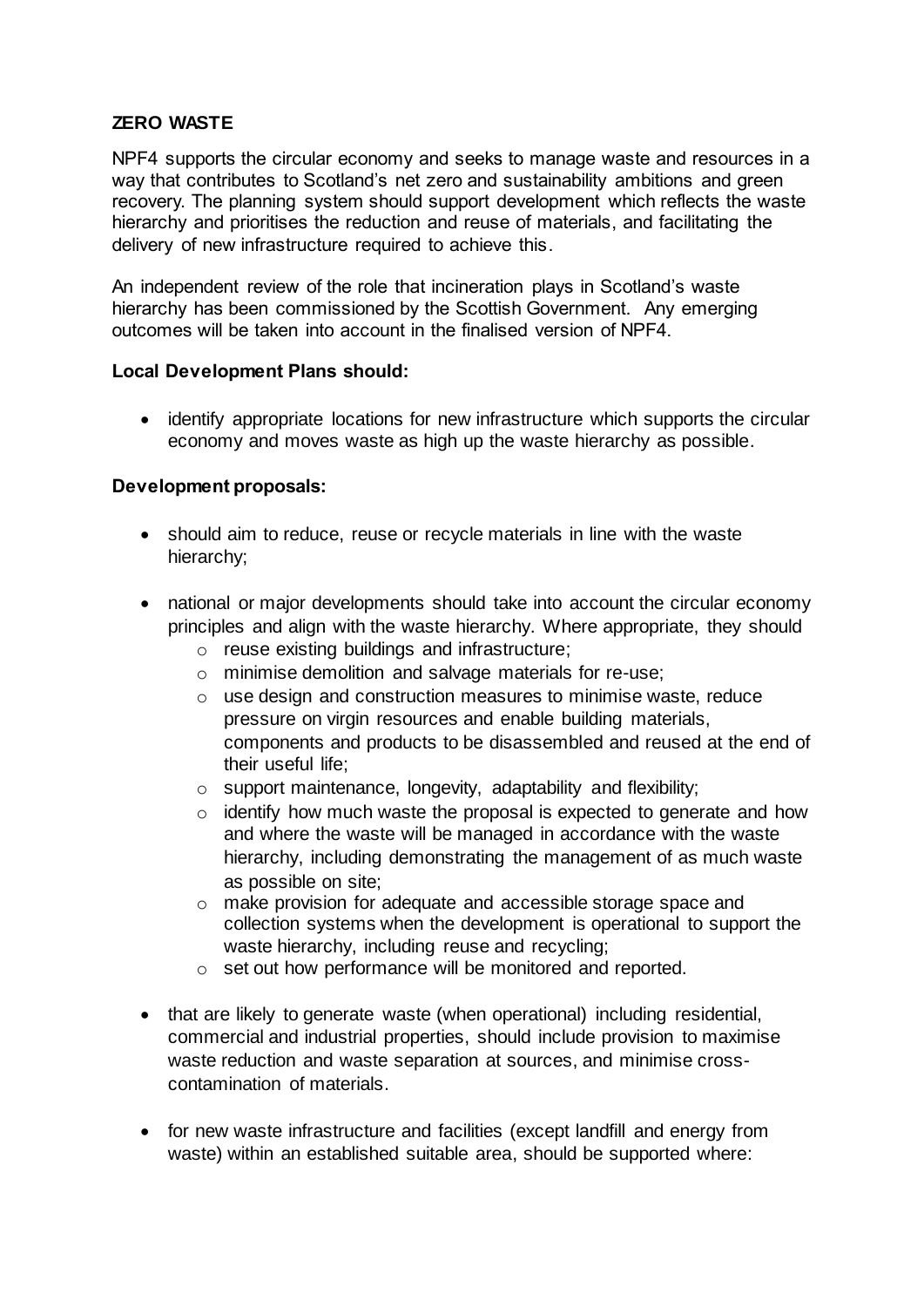- o there are no unacceptable impacts (including cumulative) on residential amenity of nearby dwellings, local communities and historic environment assets,
- o environmental impacts are acceptable, including cumulative impacts
- o any greenhouse gas emissions from operation activities are minimised and offset
- o an adequate buffer zone between sites and settlements is provided
- o a restoration and aftercare scheme is provided and agreed
- for new waste infrastructure and facilities (except landfill and energy from waste) outwith an established suitable area, should only be supported if they are small scale facilities, needing a location accessible to the public;
- for new or extended landfill sites should only be supported where there is a demonstrable need for additional landfill capacity, and waste heat and/or electricity generation is included;
- for the capture, distribution or use of gases captured from landfill sites or waste water treatment plants should be supported;
- for the recovery of energy from waste should only be supported where the proposal:
	- $\circ$  is in a location identified or supported in the LDP;
	- $\circ$  is consistent with climate change mitigation targets and in line with circular economy principles;
	- o can demonstrate that a functional heat network can be created and provided within the site;
	- $\circ$  is supported by a heat and power plan, demonstrating how energy recovered will be used;
	- o complies with SEPA guidelines;
	- o is accompanied by an approved decarbonisation strategy aligned with Scottish Government decarbonisation goals and be refused where the strategy is insufficient; and
	- o delivers demonstrable community benefits if the waste being treated is collected from an area wider than the local authority.
- should not be supported if they would, either directly or indirectly, limit the operation of existing or proposed waste management facility.

### **Responses to the Position Statement**

There was support for the emphasis on a circular economy, which was highlighted in relation to the forthcoming ban on biodegradable landfill. Some respondents called for greater detail on the role of waste management, particularly in respect of infrastructure required to support the waste hierarchy and minimising the export of waste, sustainable use of the existing built environment and clear policy on the role of various waste disposal methods. It was suggested that there will remain a need